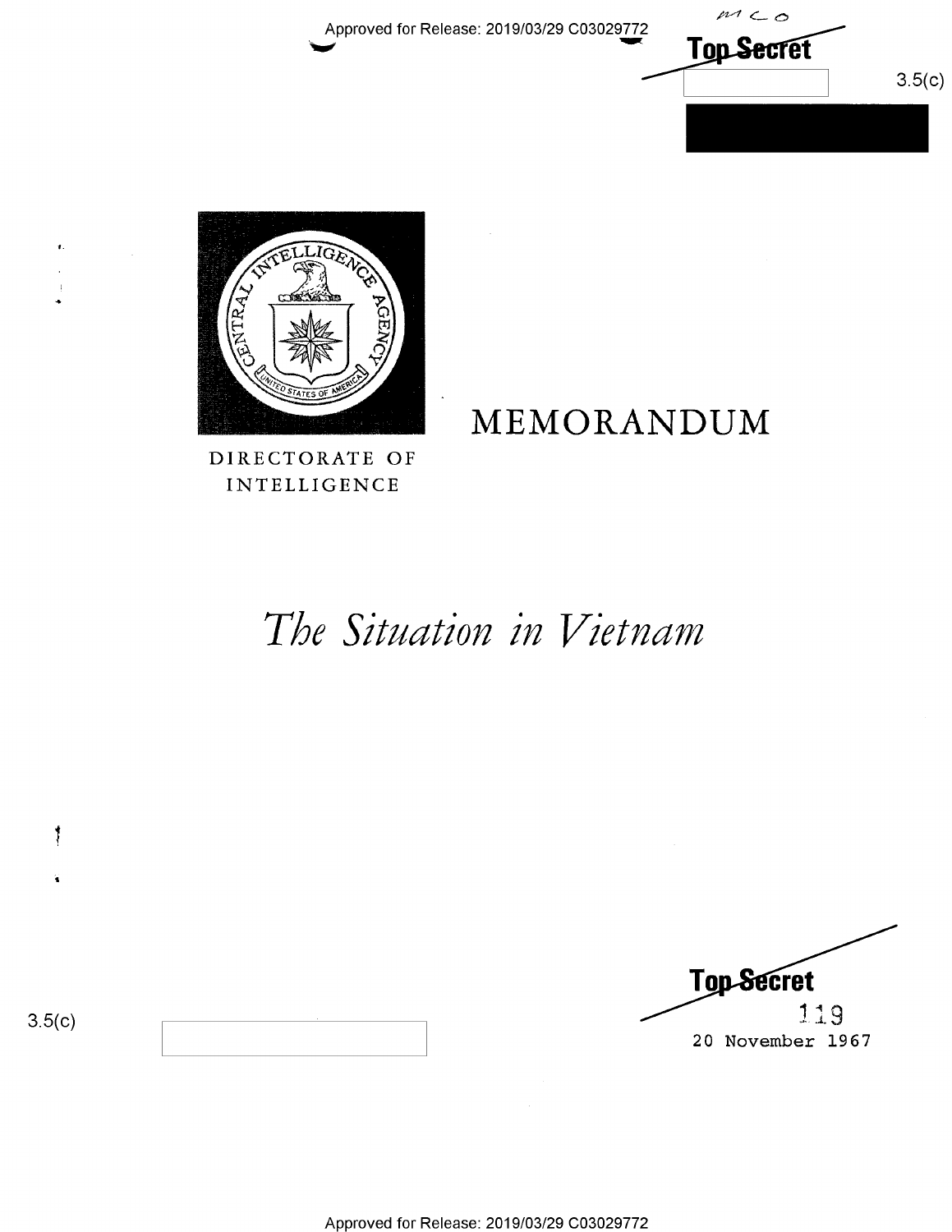# WARNING

This document contains classified information affecting one national security of the United States within the meaning of the espiorage laws, US Code Title 13, Sections 793, 794, and 798.

 $3.5(c)$ 

毫

Ť.  $\widetilde{\Phi}^+_{\alpha}$ 

ě.

ţ.

薪 勡  $\mathbb{F}$ 

<del>ञ</del>्कास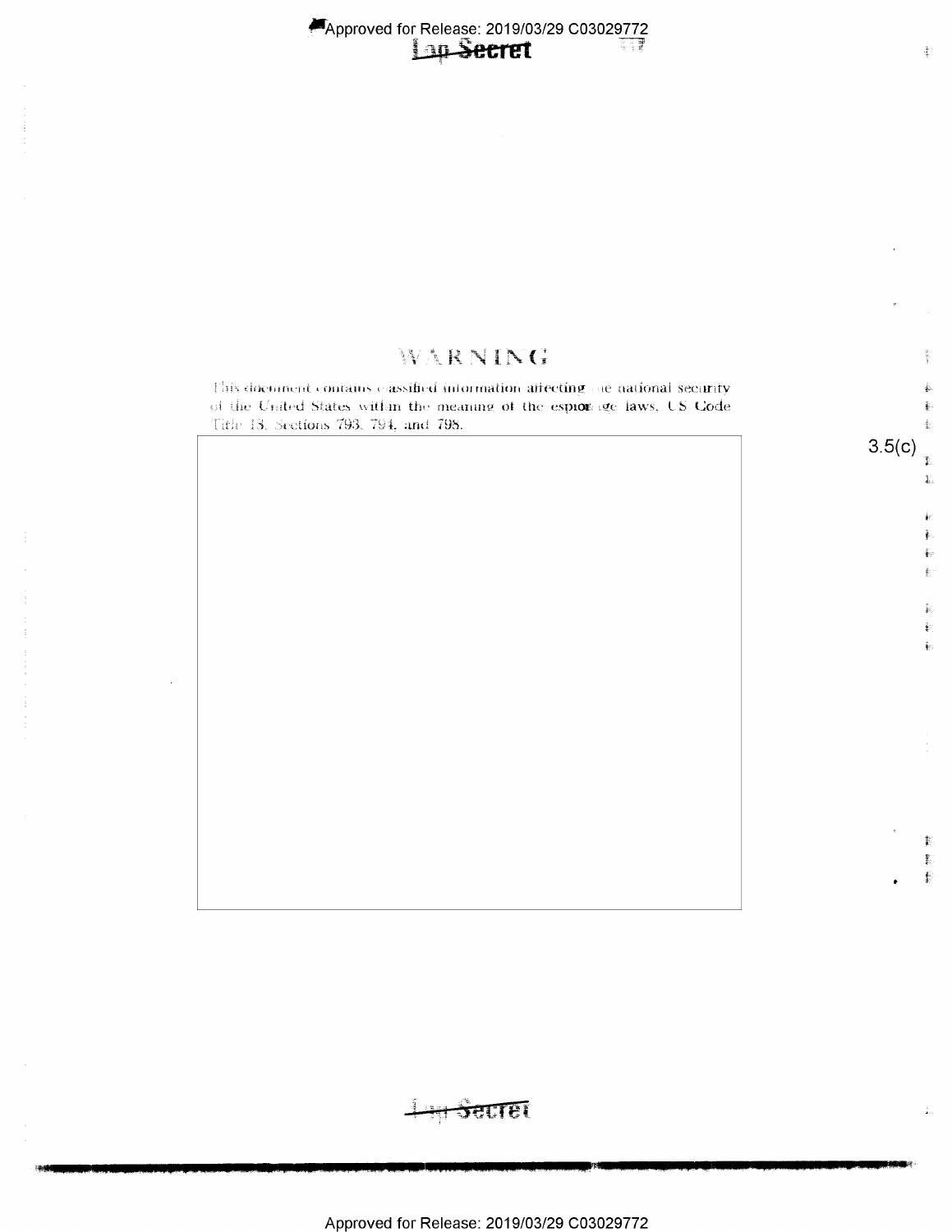$3.5(c)$ 

 $\tilde{z}$ Approved for Release: 2019/03/29 C03029772 3.5(c)

> Information as of 1600 20 November 1967

 $\qquad \qquad \Box(\cup)$ 

#### HIGHLIGHTS

Fighting has broken out again southwest of Dak To, and US forces took serious losses in one engagement. In the air war, intensive North Vietnamese air defense measures have resulted in the loss of 18 US aircraft in the past five days.

I. The Military Situation in South Vietnam: Renewed fighting occurred southwest of Dak To. South Vietnamese paratroopers have concluded a three—day sweep northeast of the US base (Paras. 1-4). The disposition of Communist main force units in III Corps suggests further attacks (Paras. 5-8). Operation SHENANDOAH II has ended in northern III Corps (Paras.  $9-10$ ).

II. Political Developments in South Vietnam: Prime Minister Loc is complaining that conflicting statements and directives from the President and vice president is hampering him (Paras. 1-2). A Quaker relief ship has been denied landing rights at Da Nang (Paras. 3-4).

III. Military Developments in North Vietnam: Eighteen US aircraft have been lost in the past five days to aggressive North Vietnamese air defense measures  $(Paras. 1-5).$   $(3.3(h)(2))$ 

elements of the probable 304th Infantry Division are in the process of moving southward (Paras. 6-9). The 31st Regiment of the 341st Division has been located in the Laos panhandle just north of Route 922 (Paras. l0-12).

IV. Other Communist Military Developments: There is nothing of significance to report.

V. Communist Political Developments: There is nothing of significance to report.

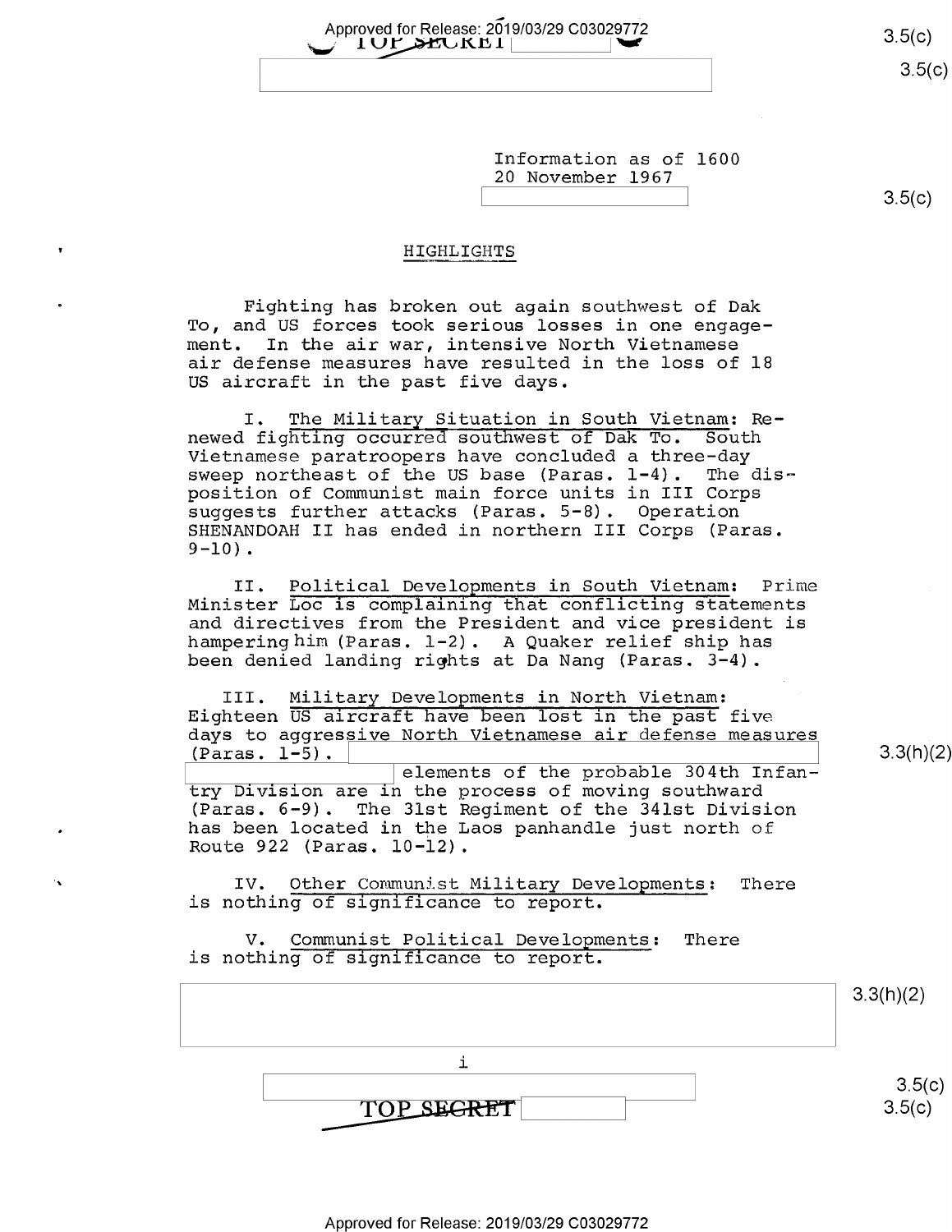

<sup>68719 11-67</sup> CIA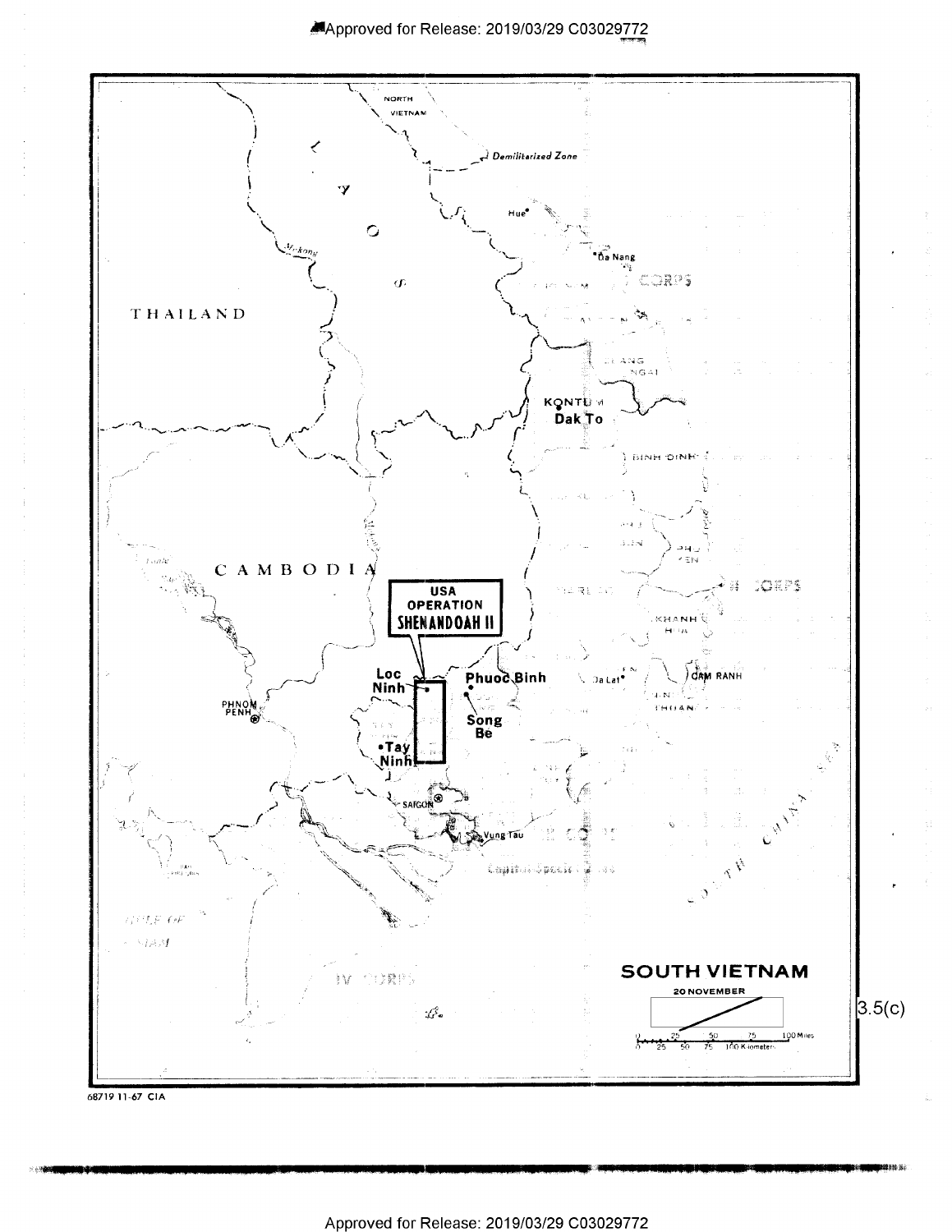### I. THE MILITARY SITUATION IN SOUTH VIETNAM

Approved for Release: 2019/03/29 C03029772<br>  $\begin{array}{c} 3.5(c) \\ \hline \end{array}$ 

l. 'Renewed fighting in the hills several miles southwest of Dak To on l9—20 November has been described as the most vicious in the twoand—one-half-week-old highlands campaign.

2. The largest of several new engagements in the area began on 19 November when two companysize US reconnaissance patrols ran into elements of the North Vietnamese 174th Regiment in wellprepared positions and bunkers. A third US company joined the fight and was immediately hit by another enemy force. Preliminary casualty reports, based on incomplete information, show heavy American losses of 40 killed, 42 wounded, and another 32 missing. There is no word yet on enemy casualties.

3. Also on 19 November, two battalions of South Vietnamese paratroopers engaged an enemy force northeast of Dak To. The enemy was identified as a subordinate of the North Vietnamese 24th Division which has been involved in the recent fighting north of Dak To. This engagement culminated a three—day drive along three miles of ridge line and accounted for 51 enemy soldiers killed. Our losses were 34 killed and 161 wounded.

4. Since the current campaign began in southwestern Kontum Province on 3 November, US forces have killed 868 enemy soldiers and captured nearly 150 weapons. American losses for the 18day period now stand at 197 killed, 750 wounded, and 4l missing. The South Vietnamese say they have killed some 350 Communists, raising the overall number of enemy dead in the immediate Dak To area to more than 1,200.

20 November 1967

 $I-1$  $\overline{\phantom{a}}$  $\text{TOP}$  SECRET  $\boxed{\qquad}$  3.5(

 $3.5(c)$  $\overline{\rm (c)}$ 

 $3.5(c)$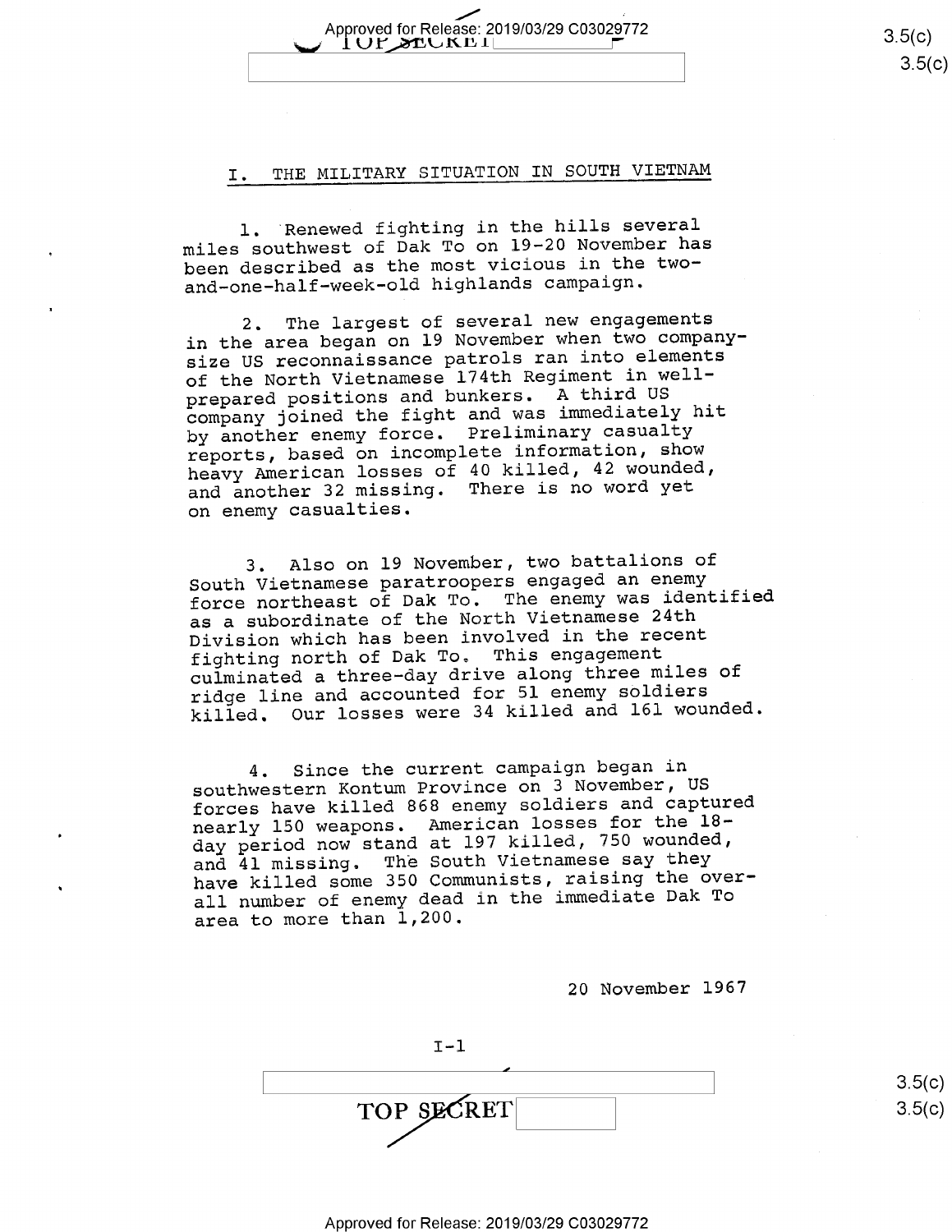## Approved for Release: 2019/03/29 C03029772<br>  $\begin{array}{c|c} 1 \textbf{UT} & \textbf{A} \end{array}$  $101$  DEUKEI

 $3.5(c)$  $3.5(c)$ 

3.3(h)(2)

#### The Situation in Northwest III Corps

5. The disposition of main force enemy regiments in the III Corps area north of Saigon suggests that further attacks can be expected in this region.

 $6. \begin{array}{c} \textcolor{red}{\mathbf{6}} \ \textcolor{red}{\mathbf{5}} \ \textcolor{red}{\mathbf{5}} \ \textcolor{red}{\mathbf{6}} \ \textcolor{red}{\mathbf{6}} \ \textcolor{red}{\mathbf{6}} \ \textcolor{red}{\mathbf{7}} \ \textcolor{red}{\mathbf{8}} \ \textcolor{red}{\mathbf{8}} \ \textcolor{red}{\mathbf{9}} \ \textcolor{red}{\mathbf{1}} \ \textcolor{red}{\mathbf{1}} \ \textcolor{red}{\mathbf{1}} \ \textcolor{red}{\mathbf{1}} \ \textcolor{red}{\mathbf{1}} \ \textcolor{red}{\mathbf{1}} \ \textcolor$ a command group of the Viet Cong 5th Division remains near the US Special Forces camp at Song Be in west central Phuoc Long Province. This group controls the Viet Cong 275th and North Vietnamese 88th regiments<br>and Conducts extensive reconnaissance activities. In and conducts extensive reconnaissance activities. addition, the 272nd Regiment—-a subordinate of the Viet Cong 9th Division--has been noted moving recently to a P0SitiOn along the Phuoc Long border just west of Song Be. Together these units make up a divisionsize force which could threaten Song Be or Phuoc Binh, the nearby provincial capital.

7. The other two subordinates of the Viet Cong 9th Division, the 271st and 273rd regiments, are believed to be positioned along the Cambodian border in northern Tay Ninh and Binh Long provinces, where they are resupplying and reorganizing. Mortar attacks against allied positions have increased in this area during the past week. New fighting in the Loc Ninh area of northern Binh Long Province could erupt with little warning.

8. The headquarters of the North Vietnamese 7th Division and its subordinate l0lst and l4lst regiments have not been fixed recently, but probably re-Ninh Province. \ main in their normal operating areas in northern Tay

3.3(h)(2)

enemy forces may be positioning rice caches for planned offensive operations in this area. Likely objectives would be district towns and Special Forces camps and possibly Tay Ninh city. The 9th Division's third regiment,<br>the 165th, was located | the 165th, was located\ \ 3-3(h)(2) on l5 November near a district town in southern Binh Long Province.

20 November 1967

 $I-2$ TOP SECRET  $3.5(c)$  $3.5(c)$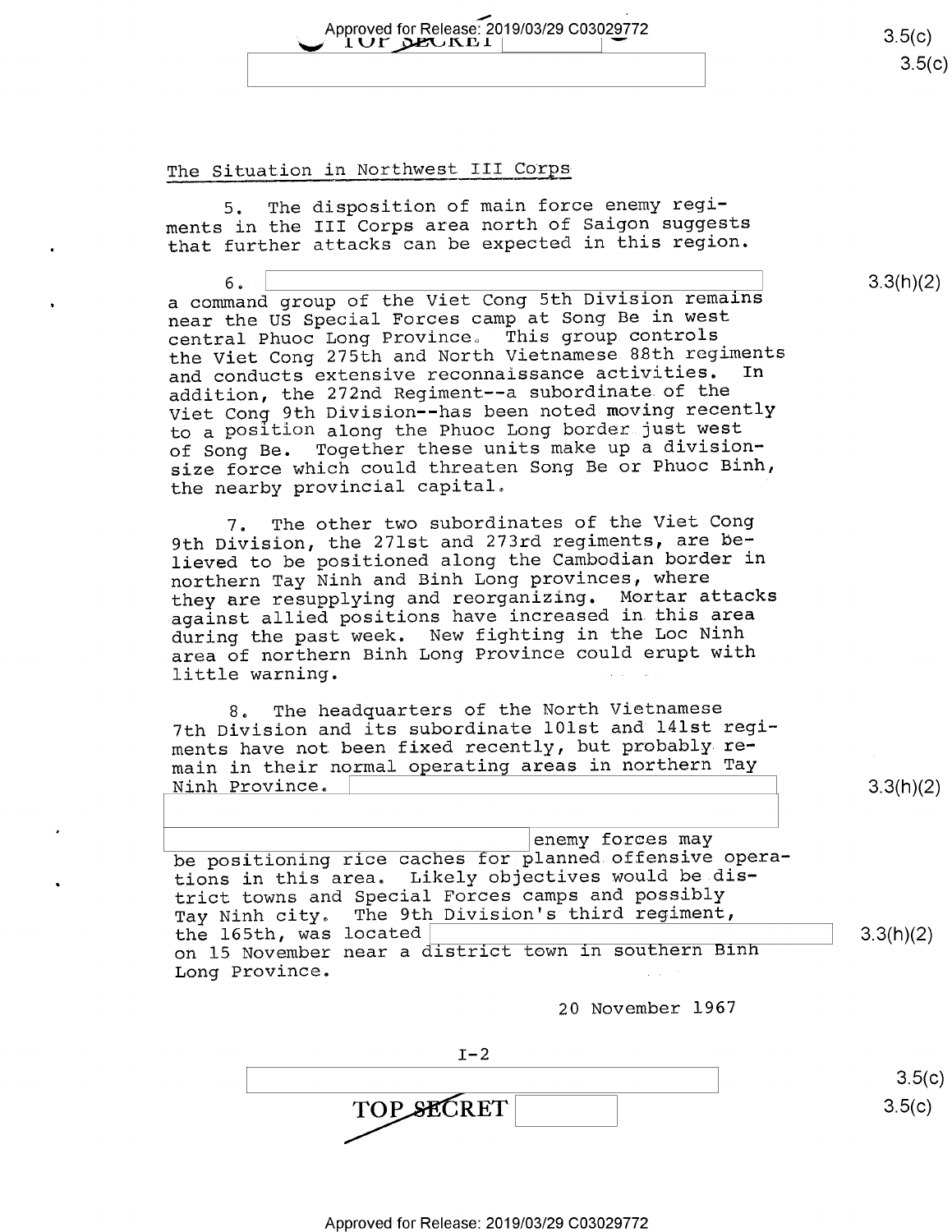Approved for Release: 2019/03/29 C03029772 3.5(C)<br>
TOP'SECRET\

<u>၁.၁</u>(C)

#### Operation SHENANDOAH II Ends

9. The 51-day multibattalion search-and-destroy operation, SHENANDOAH II, ended on 19 November. The operation accounted for 956 enemy soldiers killed. The sweep began in north-central Binh Duong Province some 38 miles north of Saigon and was extended to in-<br>clude all of Binh Long Province when Communist forces mounted a series of large-scale attacks in the Loc Ninh area.

10. American casualties totaled 107 killed and <sup>322</sup>wounded. Enemy losses also included nearly 400,000 pounds of rice and more than 100 weapons.

|            | 20 November 1967 |        |
|------------|------------------|--------|
| $T - 3$    |                  |        |
|            |                  | 3.5(c) |
| TOP-SECRET |                  | 3.5(c) |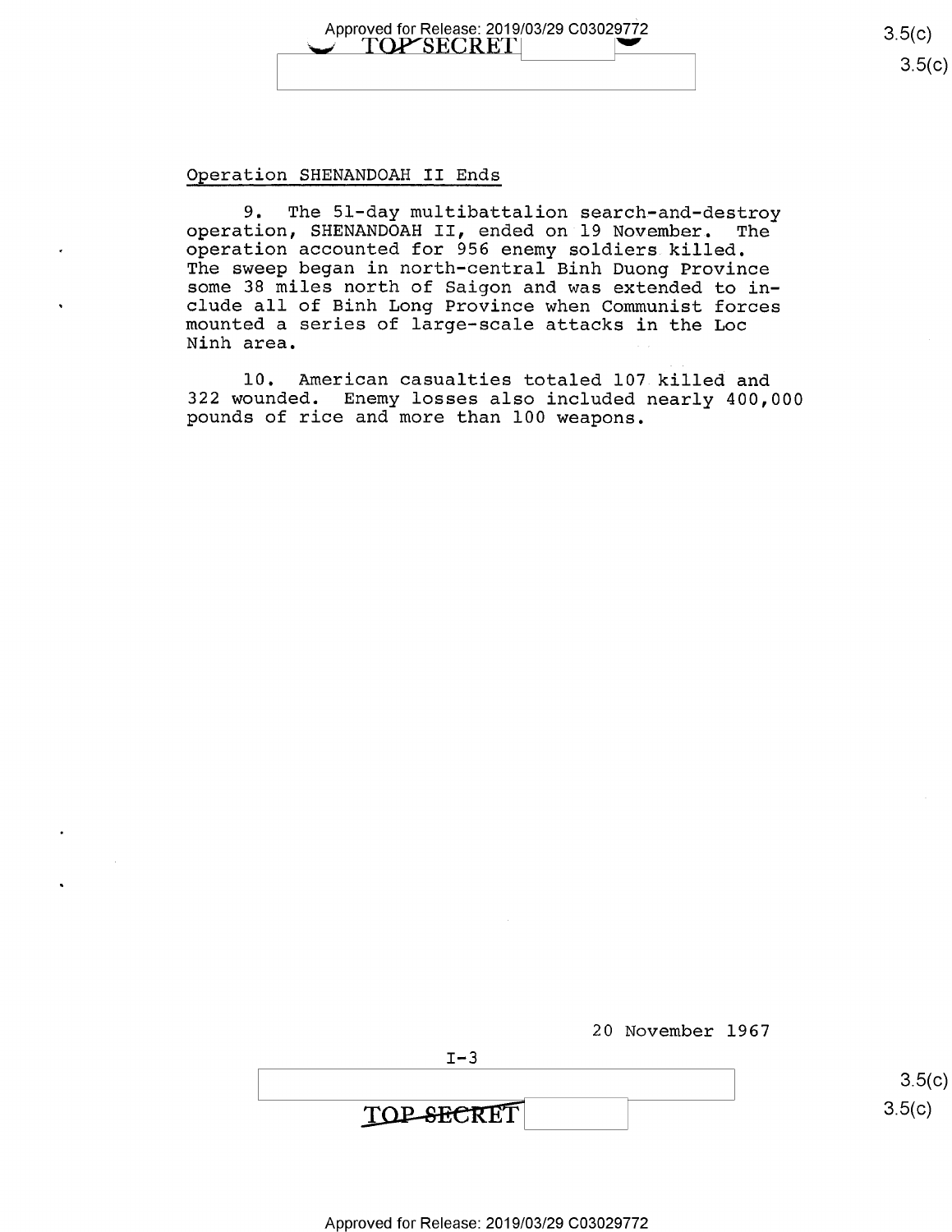Approved for Release: 2019/03/29 C03029772

II. POLITICAL DEVELOPMENTS IN SOUTH VIETNAM

 $3.3(h)(2)$ 

 $3.5(c)$  $3.5(c)$ 

 $3.5(c)$ 

 $3.5(c)$ 

#### Quaker Relief Ship Barred From South Vietnam

3. The yacht Phoenix, chartered by Quakers to deliver medical supplies to South Vietnam has been denied landing rights at Da Nang and will be escorted to international waters on 22 November. The final decision was made by President Thieu and Vice President Ky after they learned that the Quakers would try to distribute their supplies to the militant<br>Buddhists. The government contends that the Qual The government contends that the Quaker plan violates the conditions under which entry visas were granted to them in Hong Kong-—namely that the supplies would be turned over to the Vietnamese Red Cross for internal distribution. The US Embassy believes that the government apparently decided that religious and social groups other than the militant Buddhists would get a share and that this may have influenced the Quakers to attempt to hand the supplies directly to the militants.

20 November l967

 $II-1$ 

**TOP-SECRET**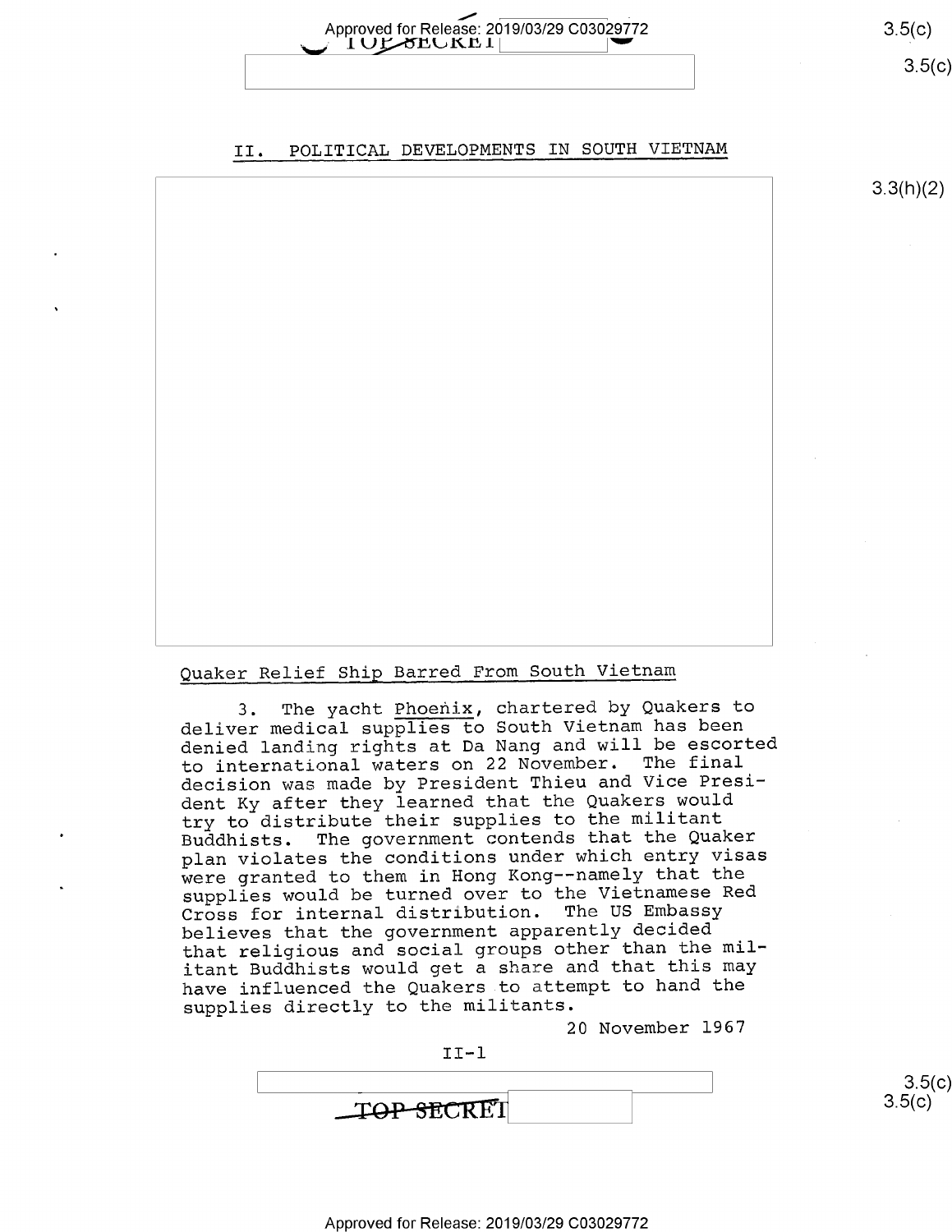4. An official spokesman told the press on 20 November that, since the medicines on the Phoenix had been brought to South Vietnam only because Hanoi refused to let them be landed in the North, the South Vietnamese Government was denying entry to the Quakers. Since this bare-bones explanation will probably leave the government open to criticism, the embassy is urging that another statement be issued which will present the government's action in a better light.

20 November 1967

 $II-2$ 

\ \ s.5(¢)  $\text{TOP-SEERET}$  3.5(c)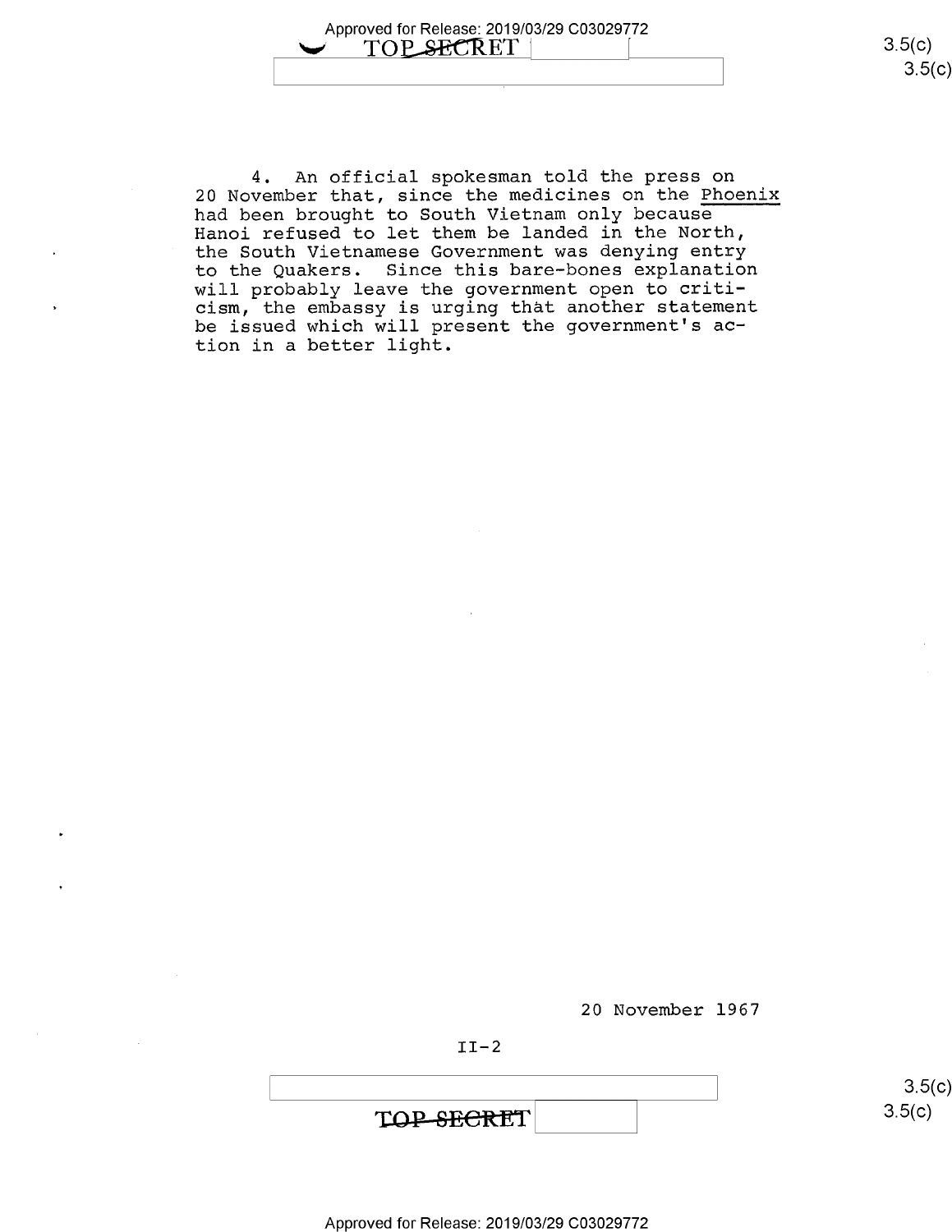

 $3.5(b)3.5(c)$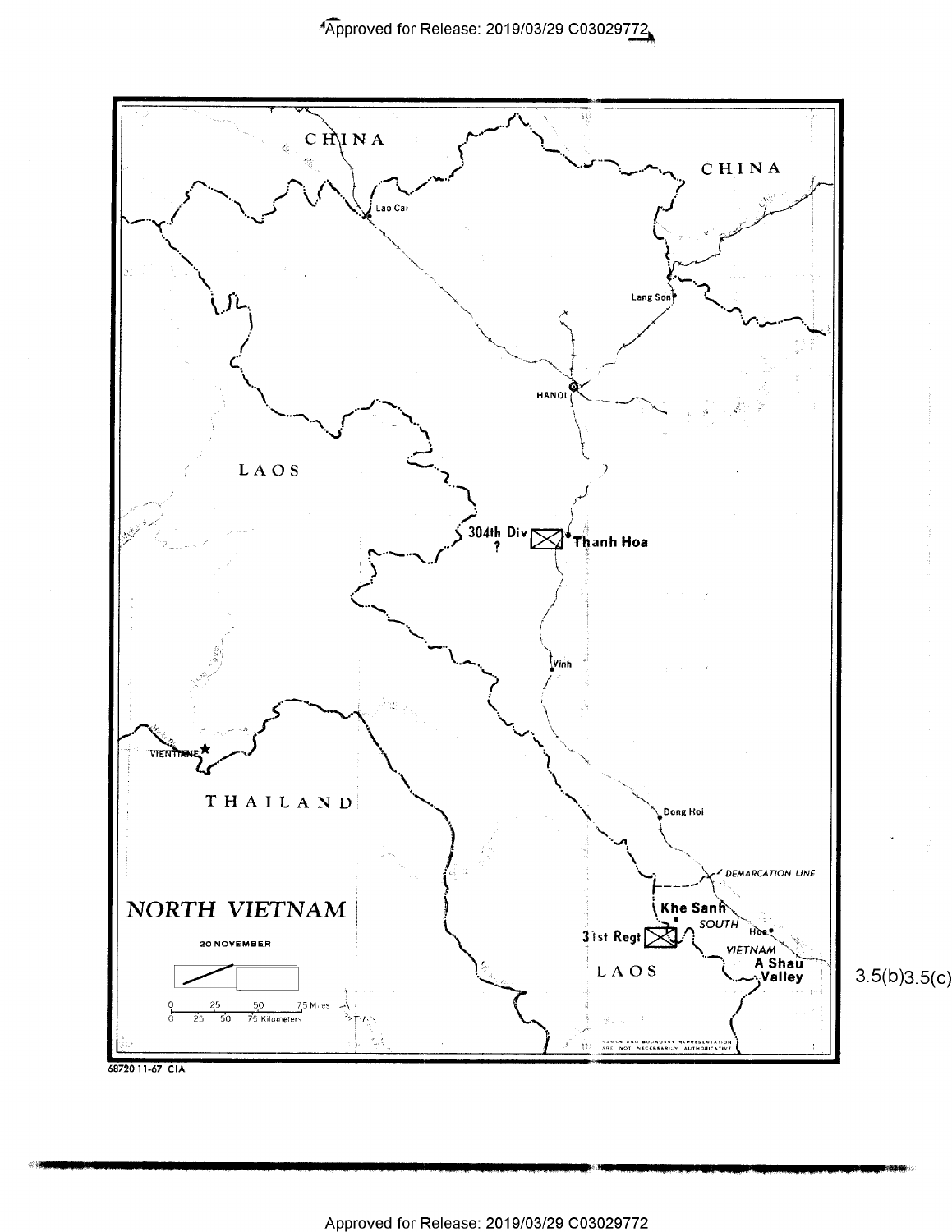Approved for Release" 2019/03/29 C03029772 av 1 ur,c>z(,1u'u — 3-5(6) Approved for Release: 2019/03/29 C03029772 3.5(c)<br>
3.5(c)<br>
3.5(c)

#### III. MILITARY DEVELOPMENTS IN NORTH VIETNAM

l. Three more US aircraft were shot down by North Vietnamese air defense units on 20 November. This means that 18 US planes have been lost in the past five days. The heavy losses occurred in a period of intensive air operations which began on l6 November against targets in the Hanoi/Haiphong area. In the preceding week, inclement weather had held air activity and losses to a minimum.

2. Communist air defense successes in recent days appear to have been the result of a more vigorous application of normal tactics, rather than any new weapons or procedures.

 $\frac{1}{\text{indicate a particularly high}}$  3.3(h)(2) level of surface—to-air missile (SAM) and antiaircraft artillery (AAA) fire. SAMs accounted for 10 of the 18 US losses, while conventional gun fire was responsible for two.

3. The success on the part of the SAMs, which customarily have been far less effective than AAA,

is probably attributable to the great number of mis-<br>siles fired.  $\boxed{\qquad \qquad}$  controller commanding an operational SAM site 3.3(h)(2)<br>northwest of Hanoi on 19 November, but there was no<br>indication that  $\boxed{\qquad \qquad}$  personn role in the SAM system in general or that any new techniques were being employed.

4. North Vietnam's MIG fighters accounted for two, probably four, American planes, a significant accomplishment in view of the limited number of fighters  $3.3(h)(2)$ remaining in country.  $3.3(h)(2)$ 

The group of fighters which has attacked US strike groups with such success during the past five days probably consists of about eight aircraft, four of which may be MIG-21s.

20 November 1967

III-l

 $\overline{\mathbf{C}^{\mathbf{T}}}$   $\overline{\mathbf{S}^{\mathbf{T}}}$   $\overline{\mathbf{S}^{\mathbf{T}}}$   $\overline{\mathbf{S}^{\mathbf{T}}}$   $\overline{\mathbf{S}^{\mathbf{T}}}$   $\overline{\mathbf{S}^{\mathbf{T}}}$   $\overline{\mathbf{S}^{\mathbf{T}}}$   $\overline{\mathbf{S}^{\mathbf{T}}}$   $\overline{\mathbf{S}^{\mathbf{T}}}$   $\overline{\mathbf{S}^{\mathbf{T}}}$   $\overline{\mathbf{S}^{\mathbf{T}}}$   $\overline{\mathbf{S}^{\mathbf{T}}}$   $\overline{\$  $TOP$ -SECRET  $3.5(c)$ 

 $3.3(h)(2)$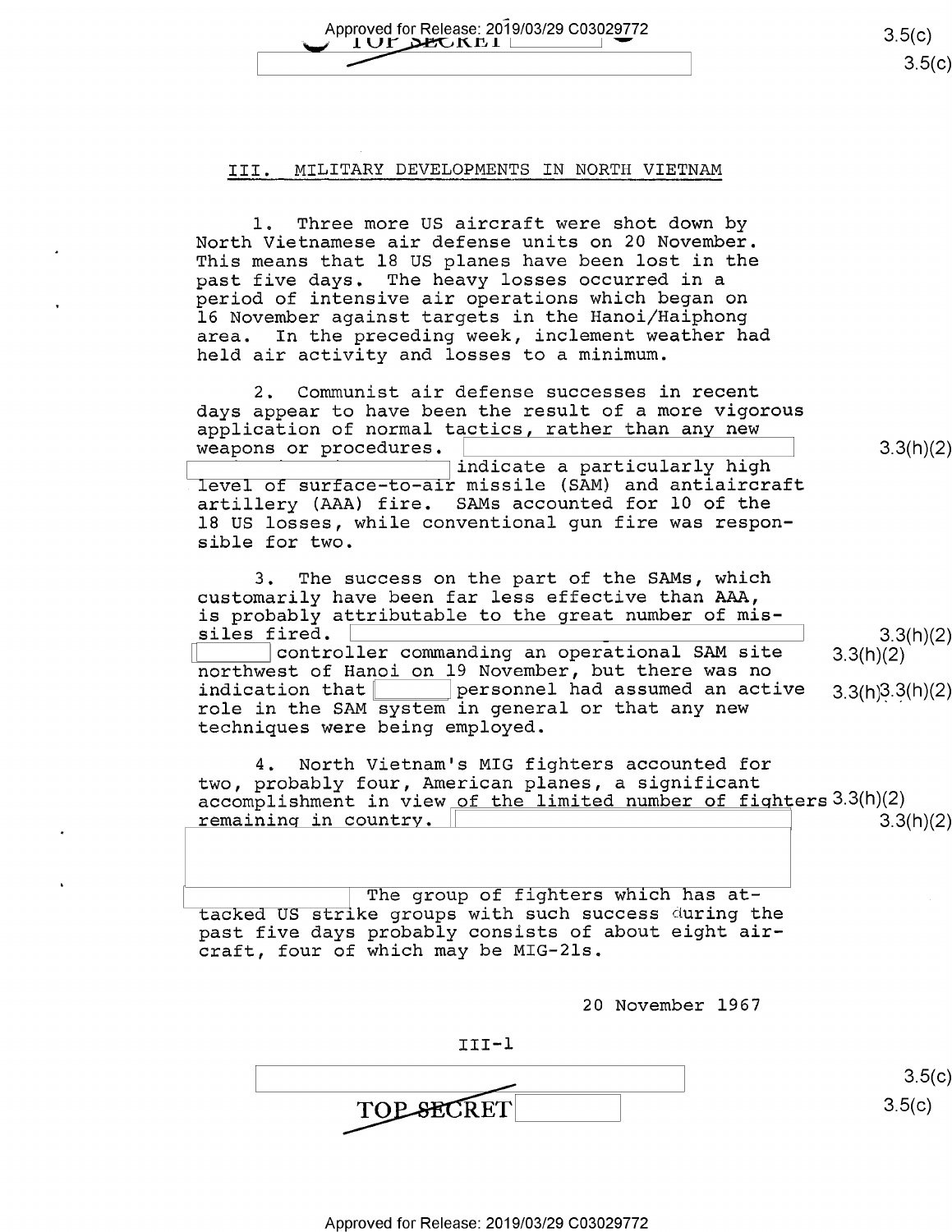Approved for Release: 2019/03/29 C03029772 3.5(c)  $3.5(5)$ 

 $3.5(c)$ 

|                                                                                                                                                                                                                               | 3.3(h)(2) |
|-------------------------------------------------------------------------------------------------------------------------------------------------------------------------------------------------------------------------------|-----------|
|                                                                                                                                                                                                                               |           |
|                                                                                                                                                                                                                               |           |
|                                                                                                                                                                                                                               |           |
| NVA Division May Be Deploying in North Vietnam                                                                                                                                                                                |           |
| ele-<br>6.<br>ments of the probable 304th NVA Infantry Division and<br>possibly the entire division are in the process of<br>deploying southward. The 304th has been based in the<br>Thanh Hoa area of central North Vietnam. | 3.3(h)(2) |
|                                                                                                                                                                                                                               | 3.3(h)(2) |
|                                                                                                                                                                                                                               |           |
|                                                                                                                                                                                                                               |           |
|                                                                                                                                                                                                                               |           |
|                                                                                                                                                                                                                               |           |
| It is too early to determine whether ele-<br>8.                                                                                                                                                                               |           |

8. It is too early to determine whether elements of the 304th Division will move into Laos and thence into South Vietnam or whether they will move southward toward the Demilitarized Zone. It is also too early to determine whether the entire division or a single regiment is on the move.

9. The 304th Division long has had a training<br>for units headed for South Vietnam. The 66th role for units headed for South Vietnam. NVA Regiment, for example, which is involved in the Dak To fighting was a subordinate, Other elements trained by the 304th Division have recently moved through the A Shau Valley area of South Vietnam where they became part of the 6th Regiment.

20 November 1967

 $III-2$  $\overline{\phantom{a}}$  . The contract of the contract of the contract of the contract of the contract of the contract of the contract of the contract of the contract of the contract of the contract of the contract of the contract of  $3.5(c)$ <br> $3.5(\frac{1}{3.5(c)})$ TOP SECRET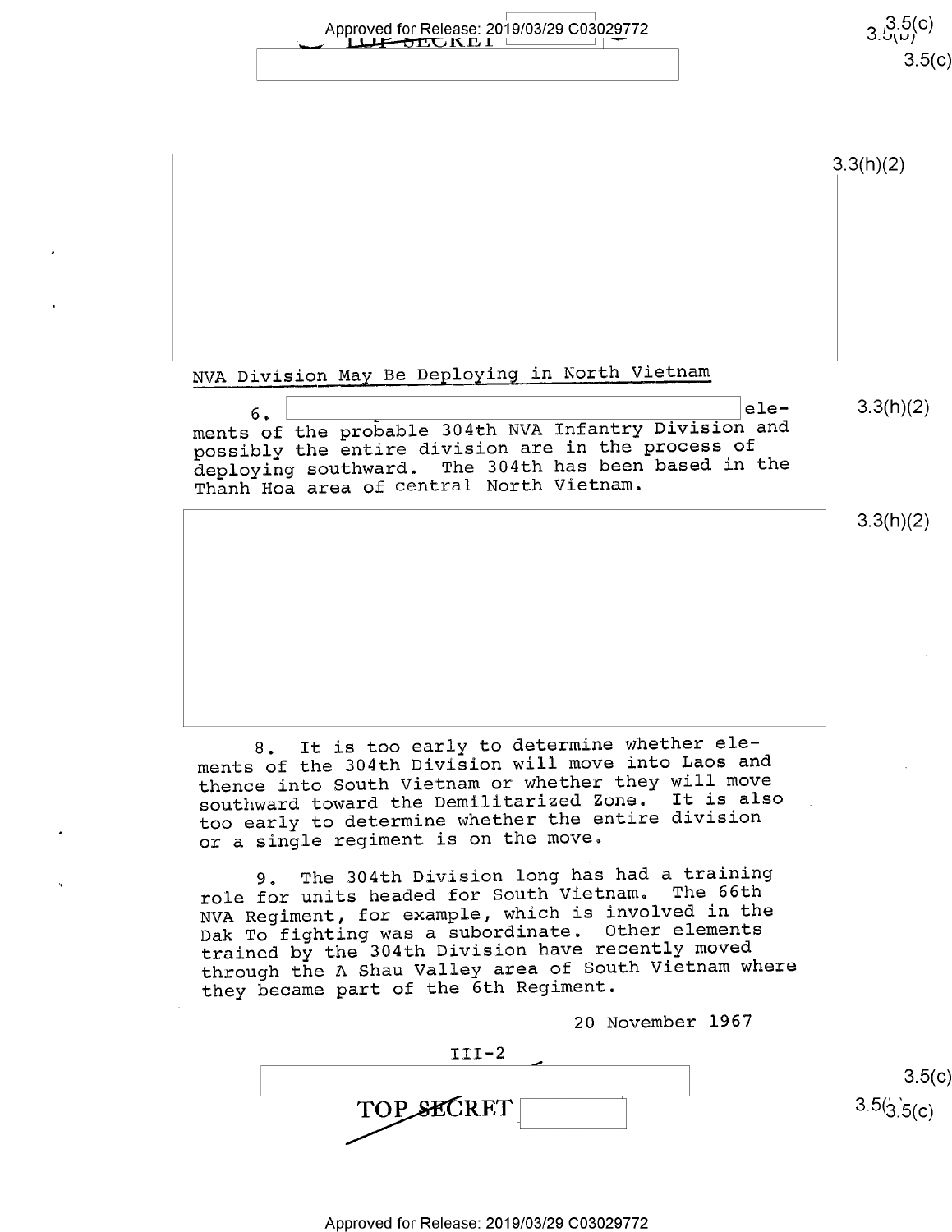Approved for Release: 2019/03/29 C03029772  $\overline{O} = 3.35(0)$ 

#### 31st Regiment in Laos

10. Airborne radio direction finding on l9 November located the headquarters of the 31st Regiment of the 341st North Vietnamese Division just north of Route 922 in the Laos panhandle. This is a move of approximately 100 kilometers from the regiment's ll November location near the junction of Routes 911/912.

ll. The ultimate destination of the 31st Regiment is not known. It would appear that the unit is headed for either the A Shau Valley area of Thua Thien Province. It could take up a flanking position near the Khe Sanh outpost.

l2. The unit had formerly confined its operations to the eastern part of the Demilitarized Zone area. Elements of the regiment were active, for example, around Con Thien and against South Vietnamese units farther east. The deployment of the regiment into the Laos panhandle after a period of refitting and rest in North Vietnam suggests that another unit has taken its place in the eastern DMZ. It is possible the 3lst Regiment is preparing, in conjunction with other NVA units, for coordinated combat activity along the whole length of the Demilitarized Zone.

20 November 1967

 $3.5(c)$  $33.5(c)$ 

 $3.5(c)$ 

**TOP SECRET** 

III—3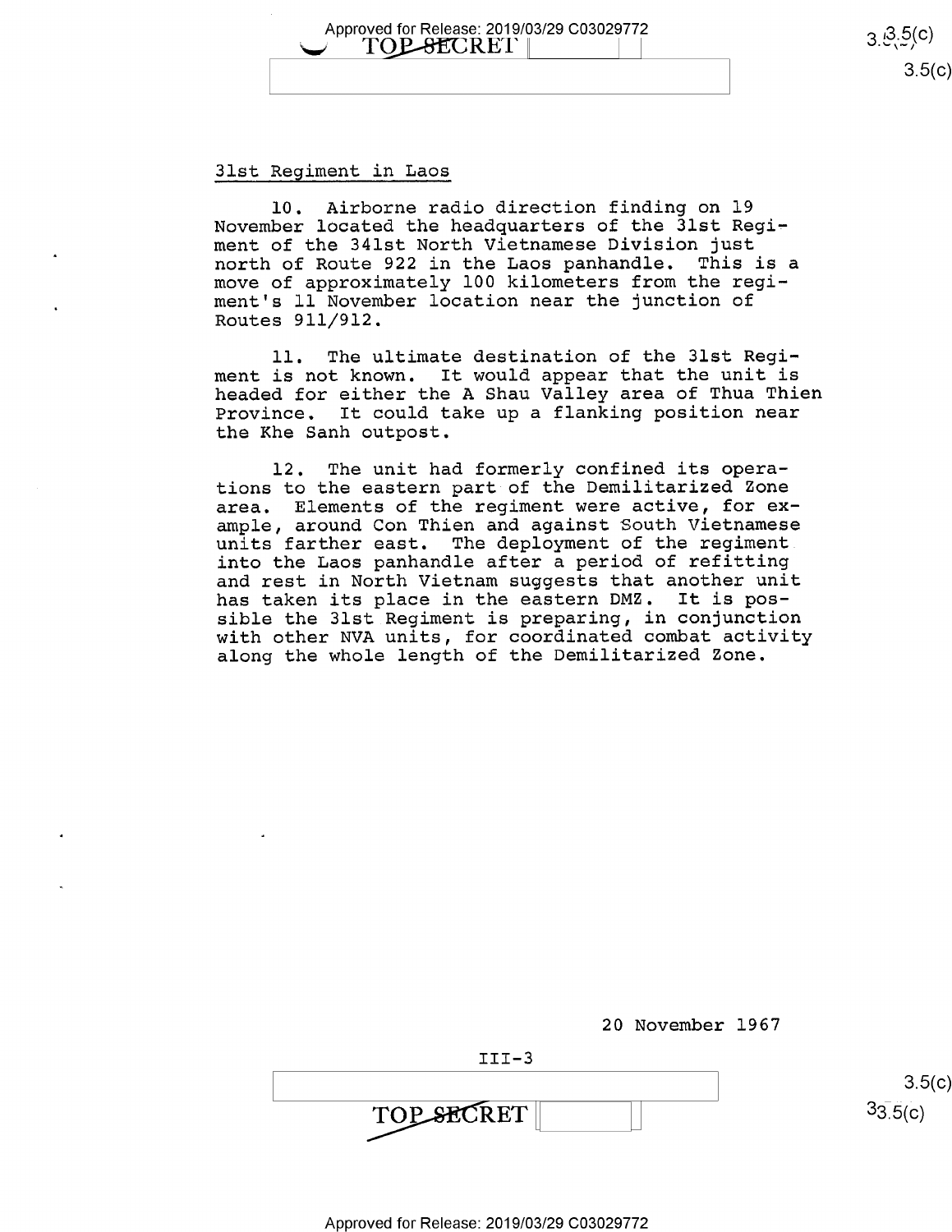

 $3.5(c)$ 

# IV. OTHER COMMUNIST MILITARY DEVELOPMENTS

# V. COMMUNIST POLITICAL DEVELOPMENTS

1. There is nothing of significance to report.



 $IV-V - 1$  $\begin{array}{|c|c|c|}\n\hline\n\text{TOP} & \text{SECTION} & \text{S.5(c)} \\
\hline\n\end{array}$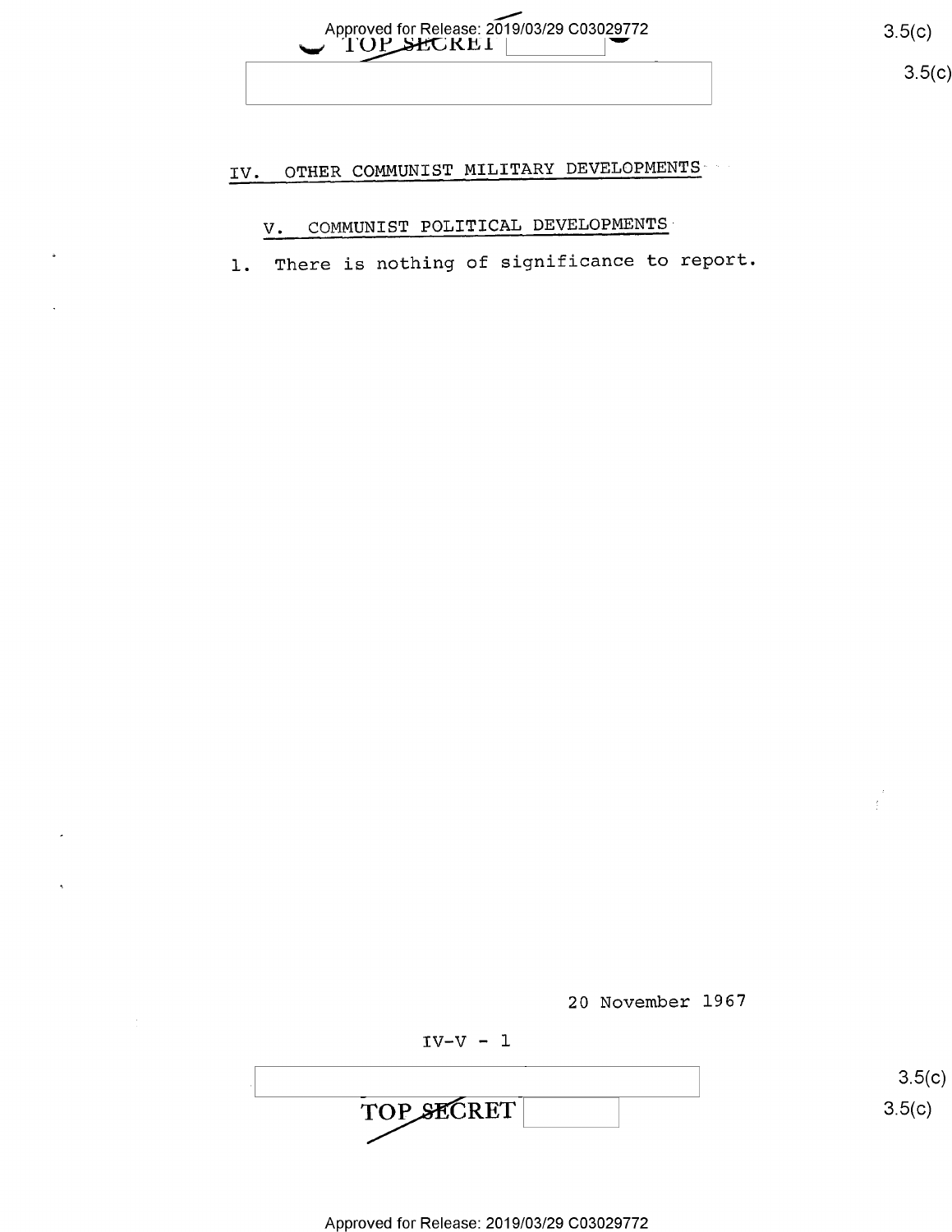

 $3.5(c)$ 

#### OTHER MAJOR ASPECTS VI.





Approved for Release: 2019/03/29 C03029772

 $\mathbf{z}$